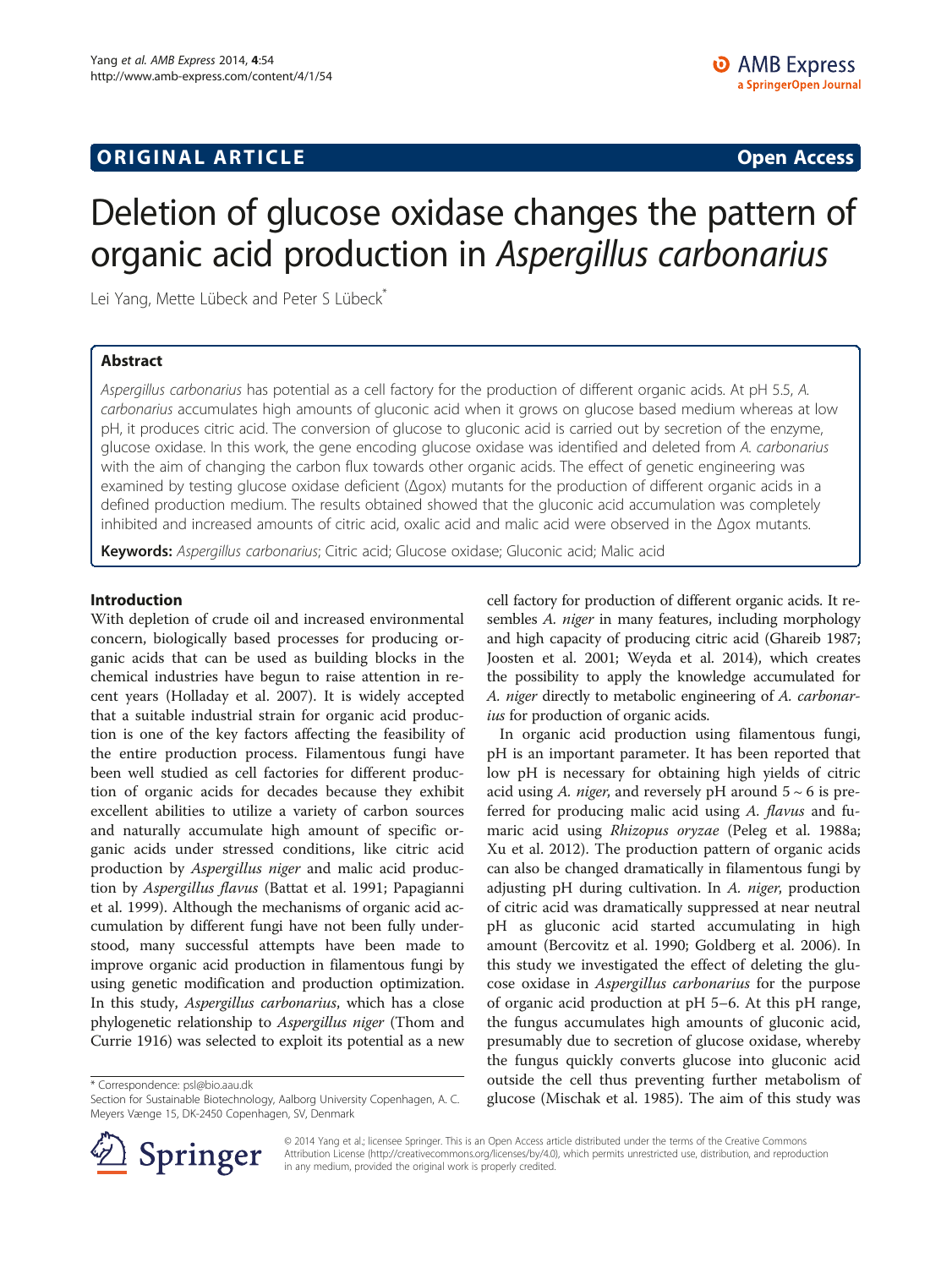therefore to eliminate the gluconic acid production in order to increase the carbon flux towards other organic acids. The hypothesis was: by eliminating gluconic acid production, A. carbonarius would increase 1,4-dicarboxylic acid production. Deletion of the gene encoding the glucose oxidase (gox) was conducted in A. carbonarius to suppress the conversion of glucose to gluconic acid. However, low frequency of homologous recombination in filamentous fungi often leads to very limited gene targeting efficiency in fungal transformation. Therefore, a Ku complex deficient strain of A. carbonarius (Gallo et al. [2012](#page-7-0)), which is supposed to dramatically increase the homologous recombination frequency due to the inactivation of Ku complex, was selected for this work.

#### Materials and methods

#### Strains and culture medium

A Ku deficient strain, KB1039 (ΔkusA, obtained from K. Bruno, PNNL, US), which is also uracil auxotrophic ( $\Delta pyrG$ ), of the wild type A. carbonarius 5010 (ATCC<sup>®</sup> MYA-4641™) (Gallo et al. [2012](#page-7-0)), was used as the parental strain to construct the  $\Delta g \circ x$  mutants. Both the A. carbonarius KB1039 ( $\Delta$ kusA) and the wild type 5010 was cultured at PDA (potato dextrose agar) medium at 30°C and for the Ku deficient strain, the medium was supplemented with uracil and uridine, each at the final concentration of 2 mM.

## Identification of the glucose oxidase gene in A. carbonarius

Due to lack of information about glucose oxidase (GOX) genes in A. carbonarius, the sequence of the gox gene in A. niger (accession no. X16061.1) was selected to identify the orthologous gox gene in A. carbonarius based on the close phylogenetic relationship between A. niger and A. carbonarius. One sequence with high identity was identified in the alignment hit as a putative gox gene in A. carbonarius. The sequence containing extension of 1000 bp from both 5' and 3' flanking regions of the gox encoding gene sequence was also identified with the purpose of using these 2 kb sequence flanking regions surrounding the putative gox gene for deletion of the gene. The sequence was submitted to GenBank with the accession no. KF741791.

#### Plasmid construction for gene knock-out

The genomic DNA was isolated from wild type A. carbonarius 5010 by using phenol-chloroform extraction (Andreou [2013](#page-7-0)) and used as template to amplify 5' and 3' flanking regions of the gox gene with primers containing uracil overhang (Table [1\)](#page-2-0). Since the gene knock-out was carried out in a Ku deficient strain, it was not necessary to have very long fragments to increase the frequency of homologous recombination. It is reported that

fragments about 1 kb both upstream and downstream to a target gene could provide efficient homologous recombination in A. niger (Meyer et al. [2007\)](#page-7-0). Therefore, the size of fragments amplified from A. carbonarius was between 900 and 1000 bp. The PCR reaction was set up in 50 μL reaction volume: 5 μL 10X *pfu* turbox buffer; 1 μL 10μM dNTP; 2.5 μL 10 uM forward and reverse primer; 1 μL pfu turbo cx polymerase (Agilent); appropriate amount of DNA template and water added up to 50 μL. The PCR program was as follows: Initial denaturing step at 95°C for 3 min; 25–30 cycles of denaturing step at 94°C for 30s; annealing step at 55-65°C for 30s; elongation step at 72°C for specific amount of time calculated by the size of desired fragments (1 min/kb); final elongation step at 72°C for 5 minutes. The pfu turbocx polymerase was only used to amplify the DNA fragment with primers with uracil overhang in simpleUSER cloning (Hansen et al. [2014](#page-7-0)), whereas all other PCR reactions were carried out using RUN (taq) polymerase (A&A biotechnology). The plasmid pSB414 was designed and constructed for simpleUSER cloning (Hansen et al. [2014](#page-7-0)) and contains the following genetic elements: gpdA promoter, trpC terminator and pyrG gene, including a specific cassette facilitating simpleUSER cloning. The cassette was activated by the restriction enzyme PacI and the nicking enzyme Nb.BbvCI to generate the complementary overhang to the target fragments. The target fragments were cloned into the plasmid through selfassembly followed by transformation of E. coli with the plasmid for further propagation using standard procedures.

#### Protoplast transformation

Protoplasts of A. carbonarius were made from young mycelium harvested after overnight growth in YPD medium. The cell walls were degraded by 60 mg/ml of the commercial product Vino Taste Pro (Novozymes A/S) in protoplasting buffer (1.2 M  $MgSO<sub>4</sub>$ , 50 mM Phosphate Buffer, pH 5.0) for approx. 4 hours. Protoplasts were filtered and purified from the mixture, suspended in STC buffer (1.0 M sorbitol, 50 mM Tris, 50  $mM$  CaCl<sub>2</sub> pH 8.0) and counted with appropriate dilution folds in a haemacytometer. The final concentration of protoplasts for aliquots was adjusted to  $2\times10^7$ /mL. Protoplast transformation was carried out by adding 5 μg plasmids in 100 μl protoplast suspension and incubated on ice for 15 minutes followed by incubation for 15 minutes at room temperature after adding 1 mL of 40% PEG. The mixture was transferred into 10 mL minimum medium (Gallo et al. [2012](#page-7-0)) with 1 M sorbitol at 30°C for 1 hour with agitation at 80 rpm in the incubator shaker (KS 4000 I control, IKA). Then the cells were concentrated by centrifugation for 5 minutes at 800  $\times$  g, re-suspended in minimal medium containing 1 M sorbitol and 0.8% agar and poured into petri-dishes. Next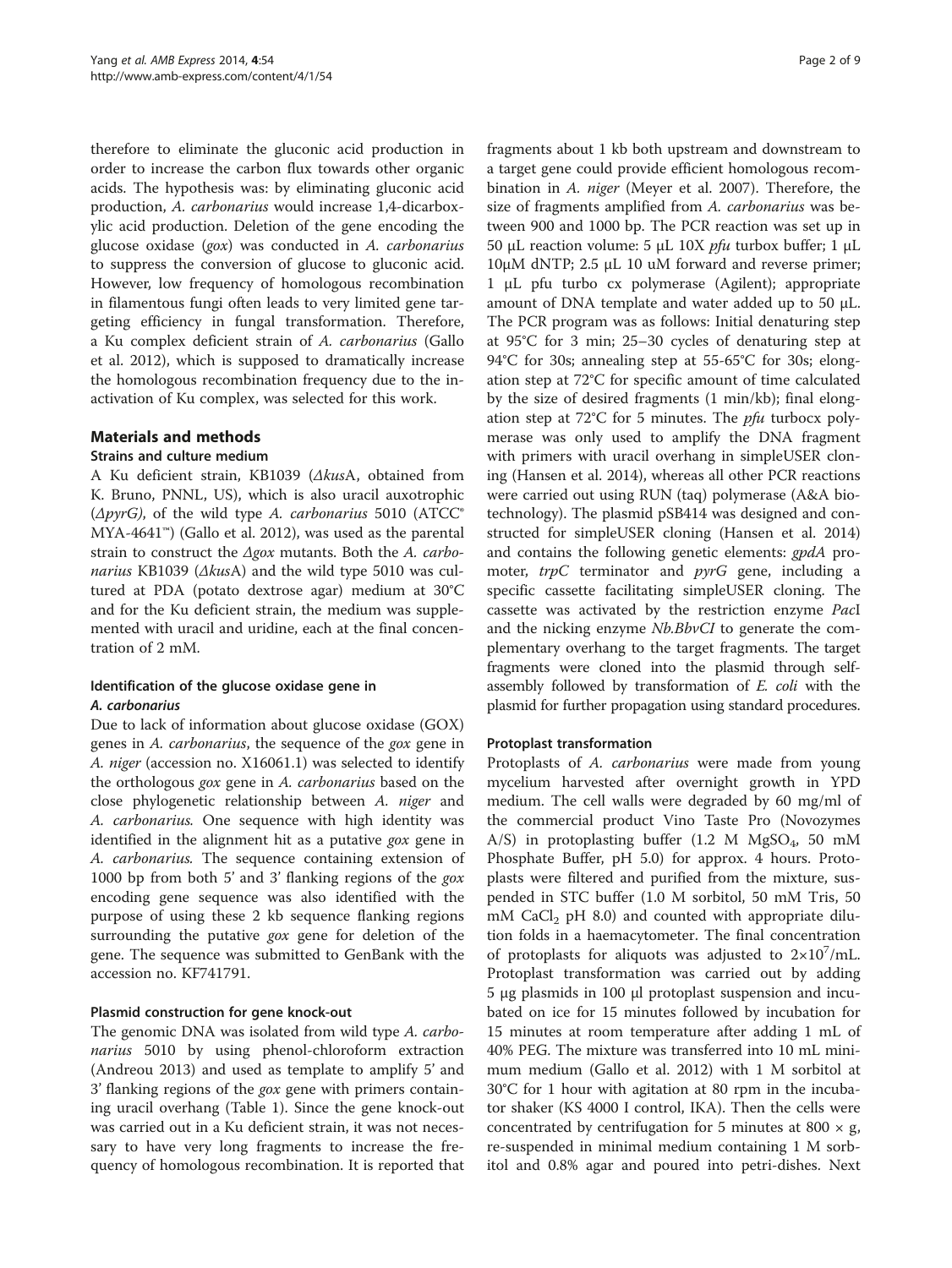<span id="page-2-0"></span>Table 1 Primers used in this research

| Name                | Sequence $(5' \rightarrow 3')$ | Annotation                               |
|---------------------|--------------------------------|------------------------------------------|
| Gox upU Fw          | GGGTTTAAUTCTCCTTGTGCTGACCAACCG | USER cloning of gene gox upstream        |
| Gox upU Rv          | GGACTTAAUGTTTACCAATCCCGCCGCGTC | USER cloning of gene gox upstream        |
| Gox downU Fw        | GGCATTAAUAGGTGAGATGGAGTTGTTG   | USER cloning of gene gox downstream      |
| Gox downU Rv        | GGTCTTAAUTTGGGATGGGTAGGGTATT   | USER cloning of gene gox downstream      |
| Gox Fw1             | GCCCTGCCACACTACATCCG           | Amplify internal sequence of gene gox    |
| Gox Rv1             | <b>TCGCCACAGCCGAGATCCTT</b>    | Amplify internal sequence of gene gox    |
| Gox Fw2             | GCTGCCAATCCTTCGGTCCA           | Amplify internal sequence of gene gox    |
| Gox Rv <sub>2</sub> | <b>TAGTCGCCAAAGGTCTCGTT</b>    | Amplify internal sequence of gene gox    |
| Gox Fw3             | AACAACCTCACCCACCAGAG           | Amplify the sequence containing gene gox |
| Gox Rv3             | ACCATTGAAGTGGCAGGAAC           | Amplify the sequence containing gene gox |

day, a second layer of the same medium was poured on the top. The plates with potential transformants were incubated at 30°C for at least 3 days until transformants appeared.

Sporulating transformants were inoculated by streaking out on PDA medium and incubated at 30°C overnight. Single colonies were identified and picked out to verify the deletion of the target gene by extracting the genomic DNA from the transformants and amplifying the fragments with expected size in PCR. The transformants were further transferred to normal PDA plates and preserved for further steps.

#### Growth conditions

Spores of fungal transformants were harvested from PDA plates after 5–7 days of cultivation at 30°C, and collected through sterilized Miracloth (EMD Millipore, USA) in sterile 0.05 M phosphate buffer pH 6.8 in a 15 mL falcon tube. The spores were counted in a haemacytometer and then inoculated into 50 mL falcon tubes containing 10 mL pre-culture medium (3.6 g/L yeast extract and 10 g/L peptone). The final concentration of spores in the pre-culture medium was approximately  $1\times10^5$ /mL. Pre-cultivation was carried out at 30°C with agitation of 250 rpm for 2 days. Pellets formed in the pre-culture medium were then transferred into production medium by filtering the pre-culture medium through Miracloth, and all the pellets on the top were collected and transferred into the production medium, which was modified from the production medium C described by Peleg et al. [1988a](#page-8-0), [b](#page-8-0): Glucose, 100  $(g/L)$ ; (NH<sub>4</sub>)<sub>2</sub>SO<sub>4</sub>, 2 (g/L); KH<sub>2</sub>PO<sub>4</sub>, 0.15 (g/L); K<sub>2</sub>HPO<sub>4</sub>, 0.15 (g/L);  $MgSO_4$  7H<sub>2</sub>O, 0.1 (g/L); CaCl<sub>2</sub> 2H<sub>2</sub>O, 0.1 (g/L); NaCl, 0.005 (g/L); FeSO<sub>4</sub> 7H<sub>2</sub>O, 0.005 (g/L), 0.1 g/L  $ZnSO_4$  and  $CaCO_3$ , 60 (g/L) (Peleg et al. [1988a](#page-8-0)). Cultivation was carried out in 100 mL flasks containing 20 mL production medium at 30°C with agitation of 180 rpm. The cultivation time varied from 7 to 10 days. The preculture and acid production was carried out in triplicates and pH was kept at 5.5 for the entire procedure.

#### Analysis of extracellular metabolites

Samples taken from organic acid fermentation were acidified with 72% sulfuric acid to a final concentration of 5% in order to precipitate the calcium ion in form of calcium sulfate and exchange the organic acids back to liquid phase. The acidified samples were incubated at 80°C for at least 15 minutes to complete the reaction. After incubation, pH of the samples should be lower than 2 and was checked by pH indicator paper. The acidified samples were then centrifuged at 10,000 rpm for 1 minute and the supernatant was used for HPLC analysis. The analysis for sugar and organic acids were carried out in Aminex 87H column (Biorad) at 60°C by using HPLC mobile phase at a flow rate of 0.6 mL/minute. The HPLC samples were kept at 4°C in the machine during the analysis process and then stored at −20°C. The measurements of L-malic acid and D- gluconic acid in the samples were carried out respectively with L-malate (L-malic acid) kit and D-gluconate kit as described by the manufacturer (Megazyme).

#### Results

## Protoplast transformation and deletion of the gox gene from A. carbonarius

Protoplast transformation was carried out with circular pSB414gox plasmids. Two Δgox transformants were obtained and checked for the deletion of the putative gox gene by 3 different pairs of primers (Table 1). Two pairs of primers (Gox Fw1-Rv1 and Fw2-Rv2) amplified the internal sequence of the putative gox gene, and the third pair of primers (Gox Fw3-Rv3) was designed to amplify the putative gox gene together with the flanking regions in order to check the replacement of the *gox* gene (Figure [1](#page-3-0)a). As shown in Figure [1](#page-3-0)b, no fragments could be amplified by the two pairs of internal primers in PCR, indicating that the gox gene was deleted. In PCR with external primers, a fragment at approx. 6.2 kb was amplified from both of the transformants, which indicated that the putative gox gene had been successfully replaced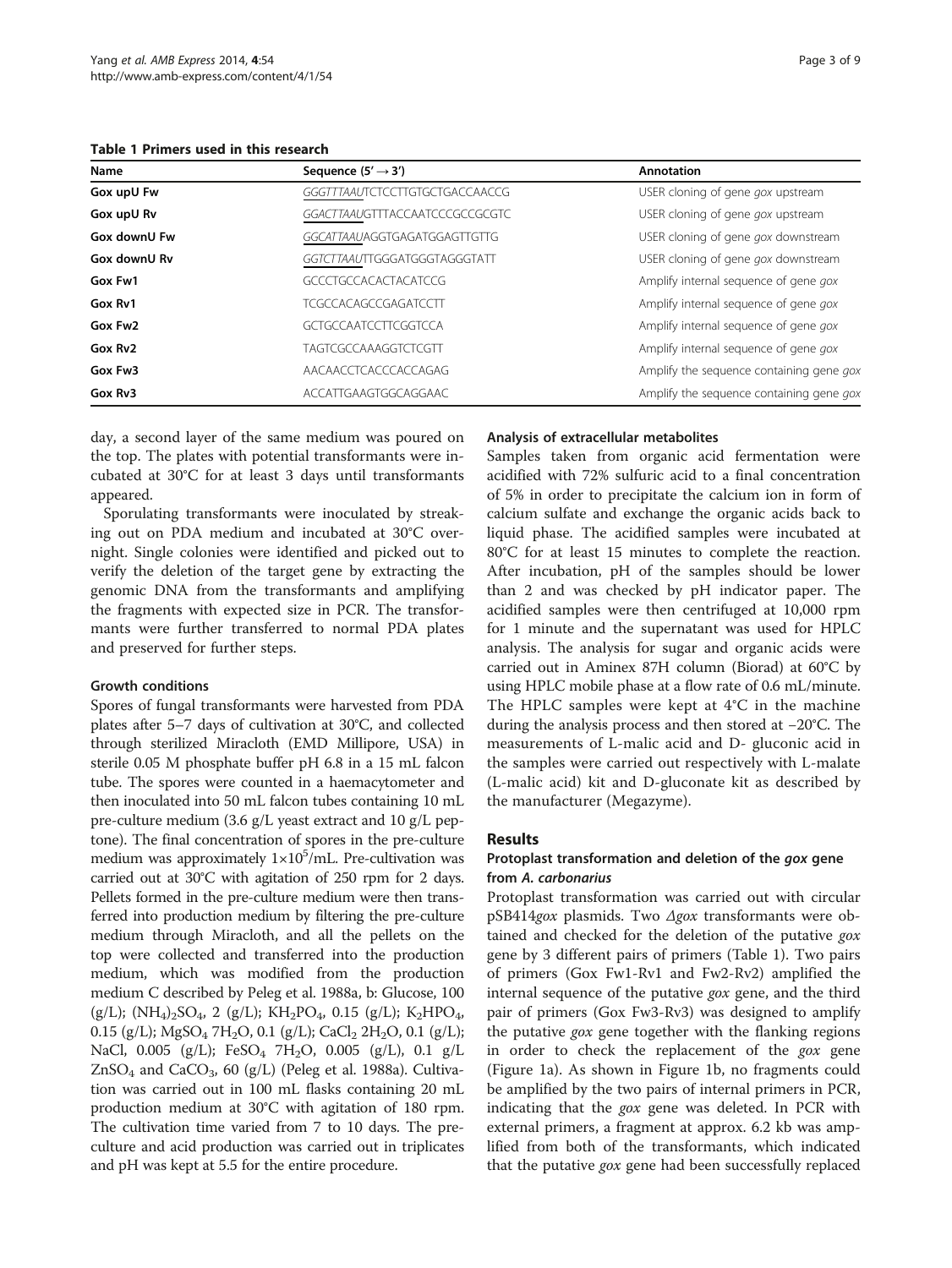<span id="page-3-0"></span>Yang et al. AMB Express 2014, <sup>4</sup>:54 Page 4 of 9 http://www.amb-express.com/content/4/1/54



gox transformants 4 and 5. (~6.2 kb). Lane 3, amplified fragment from wild type (~7.7 kb).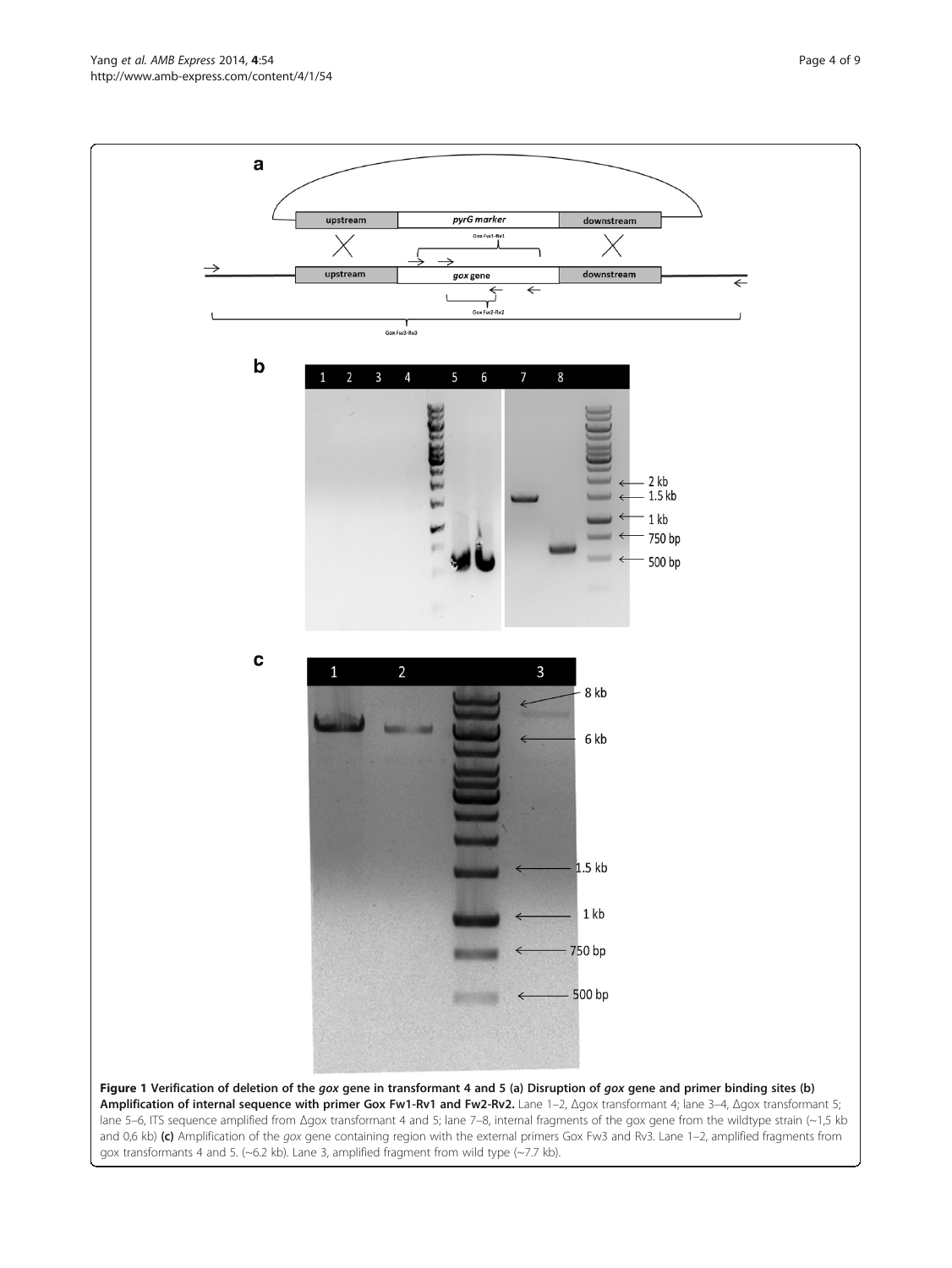by the marker gene, since the length of the original sequence containing the *gox* gene was approx.7.7 kb (Figure [1](#page-3-0)c). A PCR amplifying the ITS region (Bulat et al. [2000](#page-7-0)) confirmed the quality of the genomic DNA (Figure [1b](#page-3-0)). The size of all the amplified DNA fragments were estimated by comparing with 1 kb DNA ladder (Figure [1](#page-3-0)b).

## Effect of deletion of the gox gene on gluconic acid production by A. carbonarius

The gox gene deleted from A. carbonarius is supposed to play a key role in the formation of gluconic acid. In order to evaluate the effect of this genetic modification on gluconic acid production, growth experiments were carried out with the  $\Delta g$ ox mutants for 7 days at pH 5.5 by employing the A. carbonarius 5010 and KB1039  $(\Delta kusA)$  as control. As shown in Figure 2, the KB1039  $(\Delta kusA)$  and wild type strain (5010) produced high amount of gluconic acid (72 g/L and 53 g/L respectively) in the production medium after 7 days, and both of the Δgox transformants only produced 0.1 g/L gluconic acid by the end of the growth experiment. However, in order to confirm that the low gluconic acid production was not caused by different growth rates of the Δgox mutants, the biomass of the  $\Delta g \alpha x$  mutants was determined after the growth experiment. As shown in Figure [3,](#page-5-0) the Δgox mutants produced similar amount of biomass as the parent strain, which indicated that they grew equally well under the same conditions. The result confirmed that deletion of the gox gene can effectively inhibit the formation of gluconic acid by A. carbonarius.

### Analysis of extracellular metabolites of the <sup>Δ</sup>gox mutants in the acid production media

Cultivation with the selected Δgox mutants was carried out in shaking flasks at pH 5.5 to investigate the effect of the gox gene deletion on production of organic acids in A. carbonarius. However, due to the accumulation and consumption of gluconic acid by wild type A. carbonarius, it is difficult to use glucose as the sole carbon source to compare the performance of wild-type strain with the Δgox mutant during growth. The evaluation of organic acid production was carried out based on the concentration of extracellular acid products in the cultivation broth. As shown in Figure [4](#page-6-0)a, the concentration of citric acid was dramatically increased after 7 days cultivation in the  $\Delta \varrho$  mutants compared with the wild type 5010 and the parent KB1039 ( $\Delta k$ usA) strains. In addition, an accumulation of oxalic acid was also observed in the  $\Delta g \circ x$  mutants during the cultivation (Figure [4b](#page-6-0)) and the production of malic acid also increased 2.4 and 1.8 folds, respectively, compared with the parent strain and the wild type strain (Figure [4c](#page-6-0)).

#### **Discussion**

In the present work, a glucose oxidase gene (gox) in A. carbonarius involved in gluconic acid production was identified and deleted. In order to achieve a high gene targeting efficiency to facilitate the process of deleting the gox gene, a Ku deficient strain KB1039 ( $\Delta kus$ A) was selected to construct Δgox transformants. The Ku complex including Ku70 and Ku80 has been reported to play an essential role in the non-homologous end joining pathway (Dudášová et al. [2004\)](#page-7-0). Deletion of the Ku

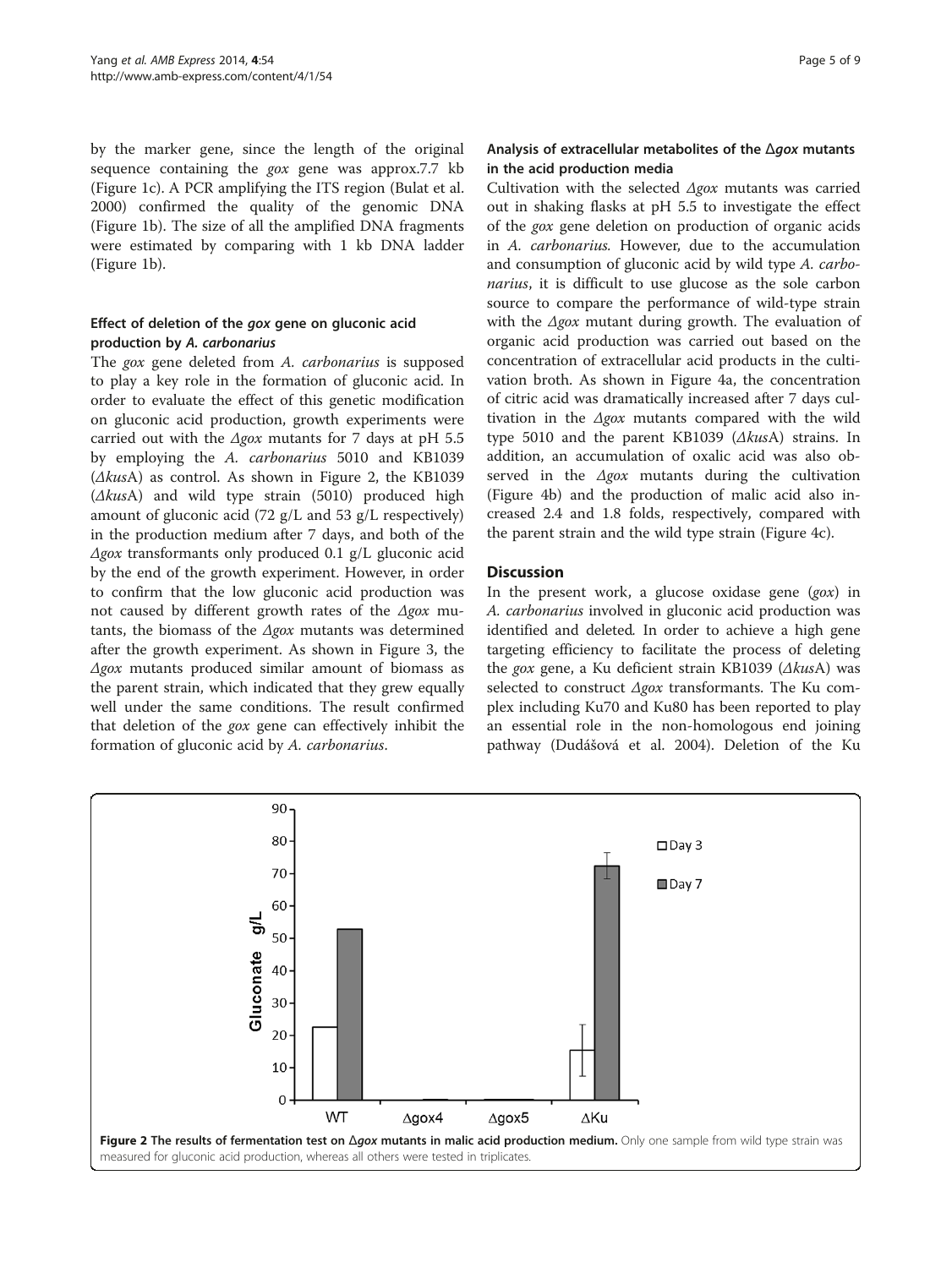<span id="page-5-0"></span>

encoding gene can inactivate the non-homologous recombination mechanism and increase the frequency of homologous recombination (Kooistra et al. [2004;](#page-7-0) Meyer et al. [2007;](#page-7-0) Ninomiya et al. [2004](#page-7-0)). In this study it was shown that the transformed DNA solely was integrated via homologous recombination in all the obtained transformants which proved that Ku deficient strain could be used as an efficient tool in gene targeting and study of gene function in A. carbonarius. By deleting the gox gene in a Ku deficient strain, it was also shown that the production of gluconic acid was dramatically reduced in Δgox mutants. Evaluation of growth experiments after 7 days of cultivation showed that the mutants produced increased amounts of malic acid and citric acid as well as an accumulation of oxalic acid (Figure [4\)](#page-6-0).

Since the aim of this work was to investigate the effect of deleting glucose oxidase in A.carbonarius on the production of organic acids at a pH where the glucose oxidase is expressed, the cultivation was carried out at pH 5.5. Under this condition, A. carbonarius was capable of producing high amount of gluconic acid in media containing high concentration of glucose, resulting in a fast depletion of glucose, and it was shown that the elimination of glucose oxidase had an impact on production of other organic acids. Sugar concentration is considered as an important factor in organic acid production for filamentous fungi and has been used e.g. for citric acid production by A. niger, malic acid by A. flavus, and fumaric acid and lactic acid by R. oryzae (Alvarez-Vasquez et al. [2000](#page-7-0); Peleg et al. [1988b;](#page-8-0) Ding et al. [2011](#page-7-0)). The effect of high sugar concentration on organic acid production has been investigated in A. niger for citric acid production.

These studies indicate that high sugar concentration seems to repress the α-keto-glutarate dehydrogenase in A. niger and increases the intracellular concentration of fructose-2,6-bisphosphate which leads to high yield of citric acid production by activating phosphofructokinase (PFK1) (Kubicek-Pranz et al. [1990](#page-7-0); Papagianni [2007](#page-7-0)). Reversely, the conversion of glucose to gluconic acid will decrease the sugar concentration very fast during cultivation and further eliminate the effect of high sugar concentration. This assumption was supported in this study by comparing the pattern of organic acid production in the Δgox mutants with the parental strain and the wild type strain after 3 days of cultivation. In the early phase of acid production, the glucose concentration still remained high although part of the glucose was already converted to gluconic acid. Therefore, the pattern of organic acids was similar among the  $\Delta g$ ox mutants and the parental and wild type strains. However, when the glucose concentration in the media became much lower for the parental and wild type strains than for the  $\Delta g$ ox mutants in the later phase of cultivation due to the accumulation of gluconic acid, the pattern of production of organic acid in the parental and wild type strains started varying from the  $\Delta g \circ x$  mutants. The  $\Delta g \circ x$ mutants produced higher amount of malic acid and citric acid compared with the parental and wild-type strains, and after 7 days of cultivation, production of oxalic acid was also observed in the  $\Delta g$ ox mutants.

The enhanced production of citric acid and malic acid as well as accumulation of oxalic acid in the  $\Delta g$ ox mutants must be a result of a higher carbon flux through the Glycolysis. Citric acid is solely produced through the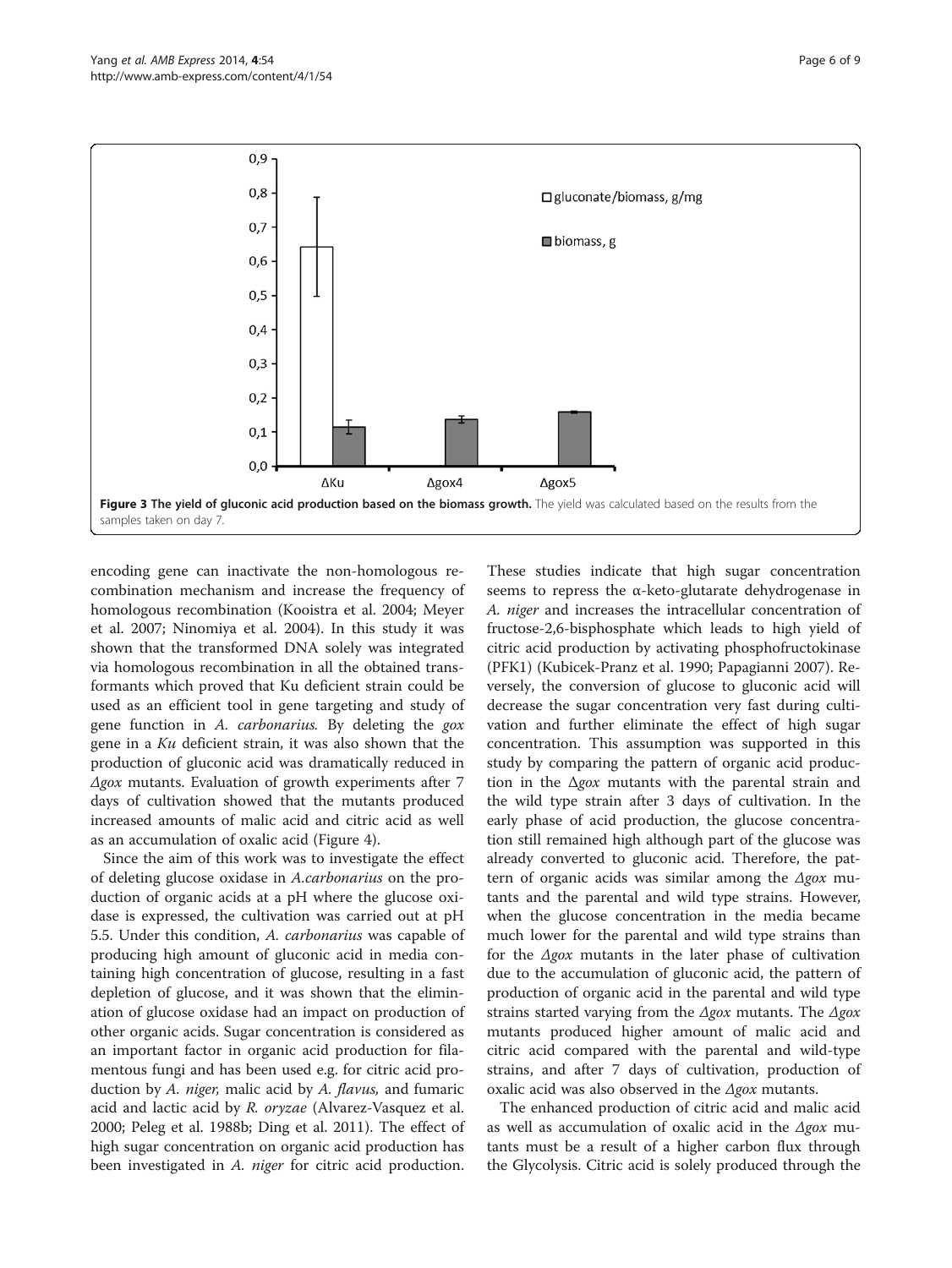<span id="page-6-0"></span>Yang et al. AMB Express 2014, 4:54 Page 7 of 9 http://www.amb-express.com/content/4/1/54



of malic acid in the fermentation medium after day 7.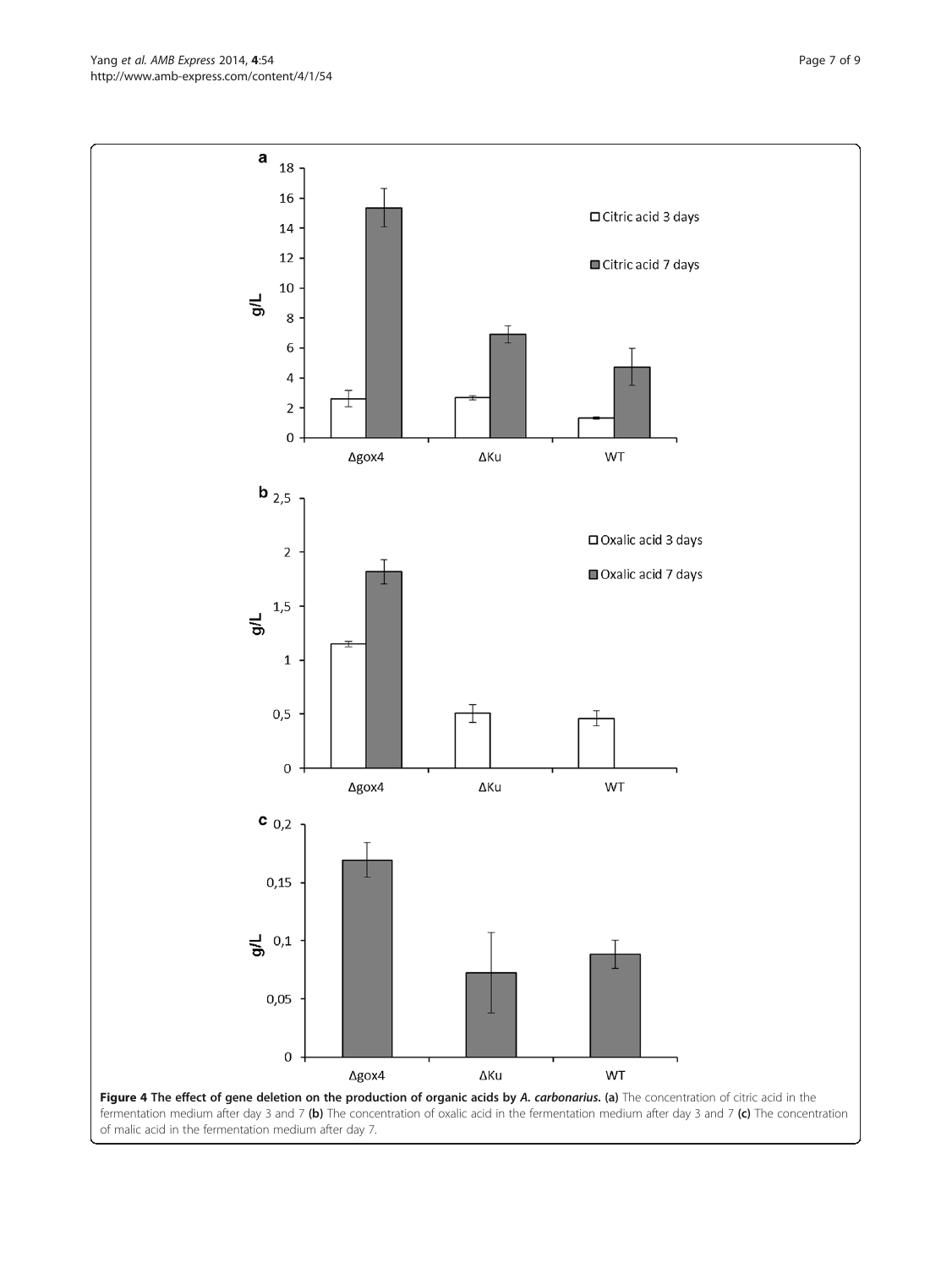<span id="page-7-0"></span>TCA cycle, and the enhanced production indicates an improvement of the carbon flux into relevant pathways in A. carbonarius including glycolysis and TCA cycle. Moreover, the accumulation of oxalic acid might imply an elevated carbon flux towards cytosolic oxaloacetate reduction pathway which converted oxaloacetate to malate in the cytosol. Although, the oxalic acid producing pathway has not been well studied in A. carbonarius, it has been shown in A. niger, that oxalic acid is mainly produced by hydrolyzing oxaloacetate into oxalate and acetate by the enzyme oxaloacetase located in the cytosol (Ruijter et al. [1999](#page-8-0)). Due to the close phylogenetic relationship between A. niger and A. carbonarius, it could be concluded that the accumulation of oxalic acid was most probably attributed to an increase of oxaloacetate in the cytosol, which was also in accordance with the increased production of malic acid during cultivation. Therefore, the high sugar concentration and improved carbon flux towards acid producing pathway might result in the different organic acid pattern in Δgox mutant.

It is very likely that malic acid in A. carbonariusis transiently produced but not capable of accumulating at high concentration, especially in the  $\Delta g \alpha x$  mutant, the enhanced carbon flux towards the cytosolic oxaloacetate reduction pathway was supposed to result in a much higher concentration of malic acid during cultivation, but this was not achieved in our experiments. Malate, as an important intermediate of the TCA cycle, plays multiple roles in cell metabolism. A dramatically increase of intracellular malate concentration might influence the cell function and therefore result in immediately reduction via other pathways. The transiently produced malate may not be exported and accumulated during cultivation since A. carbonarius is able to produce high amount of citric acid and the malate instead may be directly used in intracellular anti-port of citrate and malate across the membrane of mitochondria as it is suggested for A. niger (de Jongh and Nielsen 2008). Therefore, it may suggest that a simple change in cultivation condition and single genetic modification may not be enough to completely reroute the carbon flux from citric acid production to other organic acids. A series of genetic modifications may be required in the future work on metabolic engineering of A. carbonarius for production of valuable organic acids.

#### Competing interests

The authors declare that they have no competing interests.

#### Authors' contributions

LY has made substantial contributions to conception and design, or acquisition of data, or analysis and interpretation of data; ML has been involved in discussing the results conducted and drafting the manuscript and revising it critically for important intellectual content; PL has been involved in all matters of the project (discussing the design of the experiments, the results and revision of the paper) and has given final approval of the version to be published. Each author has participated sufficiently in the work to take public responsibility for appropriate portions of the content. All authors read and approved the final manuscript.

#### Acknowledgements

Financial support from SUPRA-BIO EU grant 241640–2, BIOREF DSF grant 09–065165 and MycoFuelChem DSF grant 11–116803. We thank PhD-student Istvan Weyda for valuable discussion about growth conditions, and Gitte Hinz-Berg for HPLC analysis.

#### Received: 6 June 2014 Accepted: 12 June 2014 Published online: 15 August 2014

#### References

- Alvarez-Vasquez F, González-Alcón C, Torres NV (2000) Metabolism of citric acid production by Aspergillus niger: Model definition, steady-state analysis and constrained optimization of citric acid production rate. Biotechnol Bioeng 70:82–108
- Andreou L (2013) Preparation of genomic DNA from bacteria. Methods in Enzymology 529:143–151
- Battat E, Peleg Y, Bercovitz A, Rokem JS, Goldberg I (1991) Optimization of L-malic acid production by Aspergillus flavus in a stirred fermentor. Biotechnol Bioeng 37:1108–1116
- Bercovitz A, Peleg Y, Battat E, Rokem JS, Goldberg I (1990) Localization of pyruvate carboxylase in organic acid-producing Aspergillus strains. Appl Environ Microbiol 56:1594–1597
- Bulat SA, Lubeck M, Alekhina IA, Jensen DF, Knudsen IMB, Lubeck PS (2000) Identification of a universally primed-PCR-derived sequence-characterized amplified region marker for an antagonistic strain of Clonostachys rosea and development of a strain-specific PCR detection assay. Appl Environ Microbiol 66:4758–4763
- de Jongh WA, Nielsen J (2008) Enhanced citrate production through gene insertion in Aspergillus niger. Metab Eng 10:87–<sup>96</sup>
- Ding Y, Li S, Dou C, Yu Y, He H (2011) Production of fumaric acid by Rhizopus oryzae: Role of carbon-nitrogen ratio. Appl Biochem Biotechnol 164:1461–1467
- Dudášová Z, Dudáš A, Chovanec M (2004) Non-homologous end-joining factors of Saccharomyces cerevisiae. FEMS Microbiol Rev 28:581–601
- Gallo A, Bruno KS, Solfrizzo M, Perrone G, Mulè G, Visconti A, Baker SE (2012) New insight into the ochratoxin a biosynthetic pathway through deletion of a nonribosomal peptide synthetase gene in Aspergillus carbonarius. Appl Environ Microbiol 78:8208–8218
- Ghareib M (1987) Assimilation of galacturonate by Aspergillus carbonarius. Folia Microbiol (Praha) 32:211–215
- Goldberg I, Rokem JS, Pines O (2006) Organic acids: old metabolites, new themes. J Chem Technol Biotechnol 81:1601–1611
- Hansen NB, Lübeck M, Lübeck PS (2014) Advancing USER cloning into simpleUSER and nicking cloning. J Microbiol Methods 96:42–49
- Holladay J, Bozell J, White J, Johnson D (2007) Top value-added chemicals from biomass. DOE Report PNNL-16983 website: [http://chembioprocess.pnl.gov/](http://chembioprocess.pnl.gov/staff/staff_info.asp) [staff/staff\\_info.asp](http://chembioprocess.pnl.gov/staff/staff_info.asp)
- Joosten HMLJ, Goetz J, Pittet A, Schellenberg M, Bucheli P (2001) Production of ochratoxin A by Aspergillus carbonarius on coffee cherries. Int J Food Microbiol 65:39–44
- Kooistra R, Hooykaas PJJ, Steensma HY (2004) Efficient gene targeting in Kluyveromyces lactis. Yeast 21:781–<sup>792</sup>
- Kubicek-Pranz EM, Mozelt M, Rohr M, Kubicek CP (1990) Changes in the concentration of fructose 2,6-bisphosphate in Aspergillus niger during stimulation of acidogenesis by elevated sucrose concentration. Biochim Biophys Acta - General Subjects 1033:250–255
- Meyer V, Arentshorst M, El-Ghezal A, Drews A, Kooistra R, van den Hondel CAMJJ, Ram AFJ (2007) Highly efficient gene targeting in the Aspergillus niger kusA mutant. J Biotechnol 128:770–775
- Mischak H, Kubicek CP, Rohr M (1985) Formation and location of glucose oxidase in citric acid producing mycelia of Aspergillus niger. Appl Microbiol Biotechnol 21:27–31
- Ninomiya Y, Suzuki K, Ishii C, Inoue H (2004) Highly efficient gene replacements in Neurospora strains deficient for nonhomologous end-joining. Proc Natl Acad Sci U S A 101:12248–12253
- Papagianni M (2007) Advances in citric acid fermentation by Aspergillus niger: biochemical aspects, membrane transport and modeling. Biotechnol Adv 25:244–263
- Papagianni M, Mattey M, Berov<sup>ǐ</sup> M, Kristiansen B (1999) Aspergillus niger morphology and citric acid production in submerged batch fermentation: effects of culture pH, phosphate and manganese levels. Food Technol Biotechnol 37:165–171